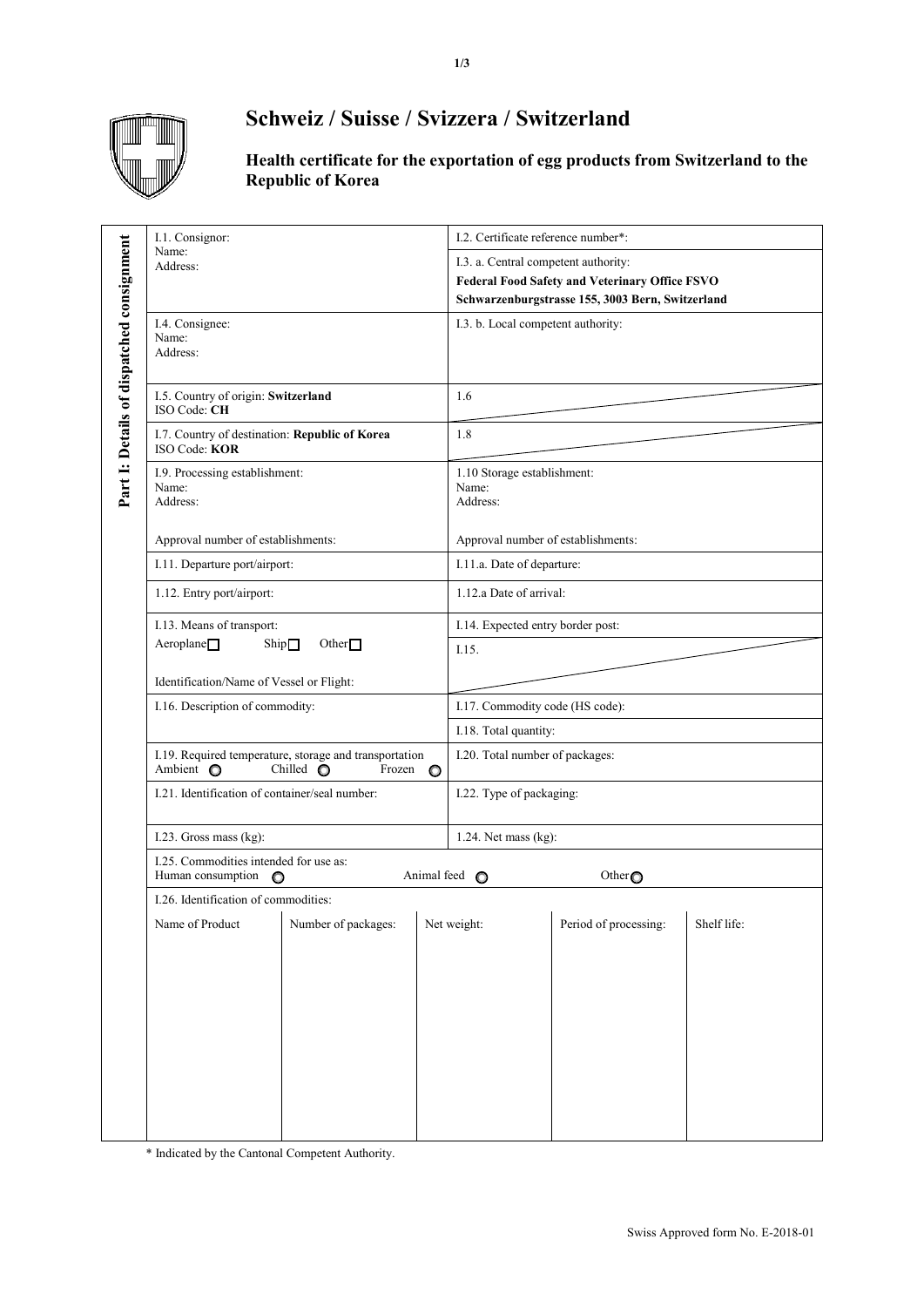|                                  | Switzerland                                                                                                                                                                                                                        |                                                                                                                                                                                                                                                                                                                                                                                                                                                                                                                                                                           | <b>Egg products</b>                                                                                                                                                                                                                                                                                                                                                                                                                                                                                                                                                                                                                                                                                                                                                                                           |  |  |  |  |  |
|----------------------------------|------------------------------------------------------------------------------------------------------------------------------------------------------------------------------------------------------------------------------------|---------------------------------------------------------------------------------------------------------------------------------------------------------------------------------------------------------------------------------------------------------------------------------------------------------------------------------------------------------------------------------------------------------------------------------------------------------------------------------------------------------------------------------------------------------------------------|---------------------------------------------------------------------------------------------------------------------------------------------------------------------------------------------------------------------------------------------------------------------------------------------------------------------------------------------------------------------------------------------------------------------------------------------------------------------------------------------------------------------------------------------------------------------------------------------------------------------------------------------------------------------------------------------------------------------------------------------------------------------------------------------------------------|--|--|--|--|--|
|                                  | <b>II.</b> Zoosanitary information                                                                                                                                                                                                 |                                                                                                                                                                                                                                                                                                                                                                                                                                                                                                                                                                           | Certificate reference number*:                                                                                                                                                                                                                                                                                                                                                                                                                                                                                                                                                                                                                                                                                                                                                                                |  |  |  |  |  |
| Part II: Zoosanitary information | 1.<br>2.                                                                                                                                                                                                                           | The undersigned Officer certifies that the product(s) of animal origin described above satisfy(ies) the following requirements:<br>The products as described above are in compliance with the legal requirements of Switzerland<br>a. These products can be freely sold in Switzerland<br>b. These products are fit for human consumption<br>The product item went through one of the following heat treatment methods at the core or heat treatment at higher                                                                                                            |                                                                                                                                                                                                                                                                                                                                                                                                                                                                                                                                                                                                                                                                                                                                                                                                               |  |  |  |  |  |
|                                  |                                                                                                                                                                                                                                    | temperature or another equivalent method.<br>$\Box$ Liquid whole egg: treatment at 64 $\degree$ C for 2 minutes 30 seconds<br>□ Egg white: treatment at 55.6°C for 870 seconds or at 56.7°C for 232 seconds<br>$\Box$ Egg yolk: treatment at 62.2°C for 138 seconds<br>Whole egg powder: treatment at $60^{\circ}$ C for 188 seconds<br>□ Egg white powder: treatment at 67 $\mathrm{^{\circ}C}$ for 20 hours or at 54.4 $\mathrm{^{\circ}C}$ 513 hours<br>$\Box$ Egg yolk powder: treatment at 63.5°C for 3.5 minutes<br>□ Others: treated at _ °C for _ minutes/seconds |                                                                                                                                                                                                                                                                                                                                                                                                                                                                                                                                                                                                                                                                                                                                                                                                               |  |  |  |  |  |
|                                  | 3.                                                                                                                                                                                                                                 | Manufacture, processing, packing, distribution, handling, storage, and sale of the exported livestock products have been<br>performed in compliance with sanitary regulations on livestock products enforced in the Republic of Korea and<br>Switzerland, respectively.                                                                                                                                                                                                                                                                                                   |                                                                                                                                                                                                                                                                                                                                                                                                                                                                                                                                                                                                                                                                                                                                                                                                               |  |  |  |  |  |
|                                  | 4.                                                                                                                                                                                                                                 | The exported livestock products are manufactured with raw materials that are derived from animals found to be healthy<br>in testing and examination by organizations accredited by Switzerland's government, and which are suitable for human<br>consumption, and domestic animals are produced in Switzerland or other countries approved for export to the Republic<br>of Korea.                                                                                                                                                                                        |                                                                                                                                                                                                                                                                                                                                                                                                                                                                                                                                                                                                                                                                                                                                                                                                               |  |  |  |  |  |
|                                  | 5.                                                                                                                                                                                                                                 | The exported livestock products comply with standards and specifications required by the Republic of Korea and<br>Switzerland, respectively.                                                                                                                                                                                                                                                                                                                                                                                                                              |                                                                                                                                                                                                                                                                                                                                                                                                                                                                                                                                                                                                                                                                                                                                                                                                               |  |  |  |  |  |
|                                  | 6.                                                                                                                                                                                                                                 | The exported livestock products are free of chemical residues (antimicrobial agents, agricultural chemicals, hormones,<br>heavy metals and radioactive materials) and pathogenic microorganisms (Salmonella, Staphylococcus aureus,<br>Clostridium perfringens, Listeria monocytogenes, Enterohemorrhagic Escherichia coli and others) that cause public<br>health risks and comply with standards and specifications related to food processing in the Republic of Korea and<br>Switzerland, respectively.                                                               |                                                                                                                                                                                                                                                                                                                                                                                                                                                                                                                                                                                                                                                                                                                                                                                                               |  |  |  |  |  |
|                                  | 7.                                                                                                                                                                                                                                 | Containers or packaging materials for the exported livestock products comply with sanitary requirements in Switzerland<br>and the Republic of Korea respectively, and are made of materials that are clean and harmless to humans, and do not<br>cause environmental pollution.                                                                                                                                                                                                                                                                                           |                                                                                                                                                                                                                                                                                                                                                                                                                                                                                                                                                                                                                                                                                                                                                                                                               |  |  |  |  |  |
|                                  | 8.<br>The exported livestock products have been processed, packed, stored and controlled in a sanitary manner and<br>transported and handled in a manner to prevent re-contamination until their arrival in the Republic of Korea. |                                                                                                                                                                                                                                                                                                                                                                                                                                                                                                                                                                           |                                                                                                                                                                                                                                                                                                                                                                                                                                                                                                                                                                                                                                                                                                                                                                                                               |  |  |  |  |  |
|                                  | 9.                                                                                                                                                                                                                                 | (or sell-by date).                                                                                                                                                                                                                                                                                                                                                                                                                                                                                                                                                        | The exported livestock products are suitably labeled to show the product name, manufacturer and date of manufacture                                                                                                                                                                                                                                                                                                                                                                                                                                                                                                                                                                                                                                                                                           |  |  |  |  |  |
|                                  | 10.                                                                                                                                                                                                                                | The exporter's establishment must comply with the following requirements:<br>with Switzerland's regulations and also registered with the Korean government.<br>relevant records for more than two years.<br>relevant records for more than two years.<br>respectively.<br>exported products can be traceable from production to final sale.                                                                                                                                                                                                                               | a. It shall be an establishment approved or registered and controlled by Switzerland's government in accordance<br>b. It shall be an establishment that has a food safety control program, such as HACCP and GMP and maintains the<br>c. It shall be an establishment that has a document which describes all operations, from receipt of raw materials to<br>productions and release, and specify actions to be taken when non-conformance is found and maintains the<br>d. The water used in processing and treatment of the exported livestock products shall be suitable for human<br>consumption and shall comply with drinking water regulations in the Republic of Korea and Switzerland,<br>e. It shall be an establishment that has a document which describes recall procedures and methods and the |  |  |  |  |  |
|                                  |                                                                                                                                                                                                                                    |                                                                                                                                                                                                                                                                                                                                                                                                                                                                                                                                                                           |                                                                                                                                                                                                                                                                                                                                                                                                                                                                                                                                                                                                                                                                                                                                                                                                               |  |  |  |  |  |

**2/3**

\* Indicated by the Cantonal Competent Authority.